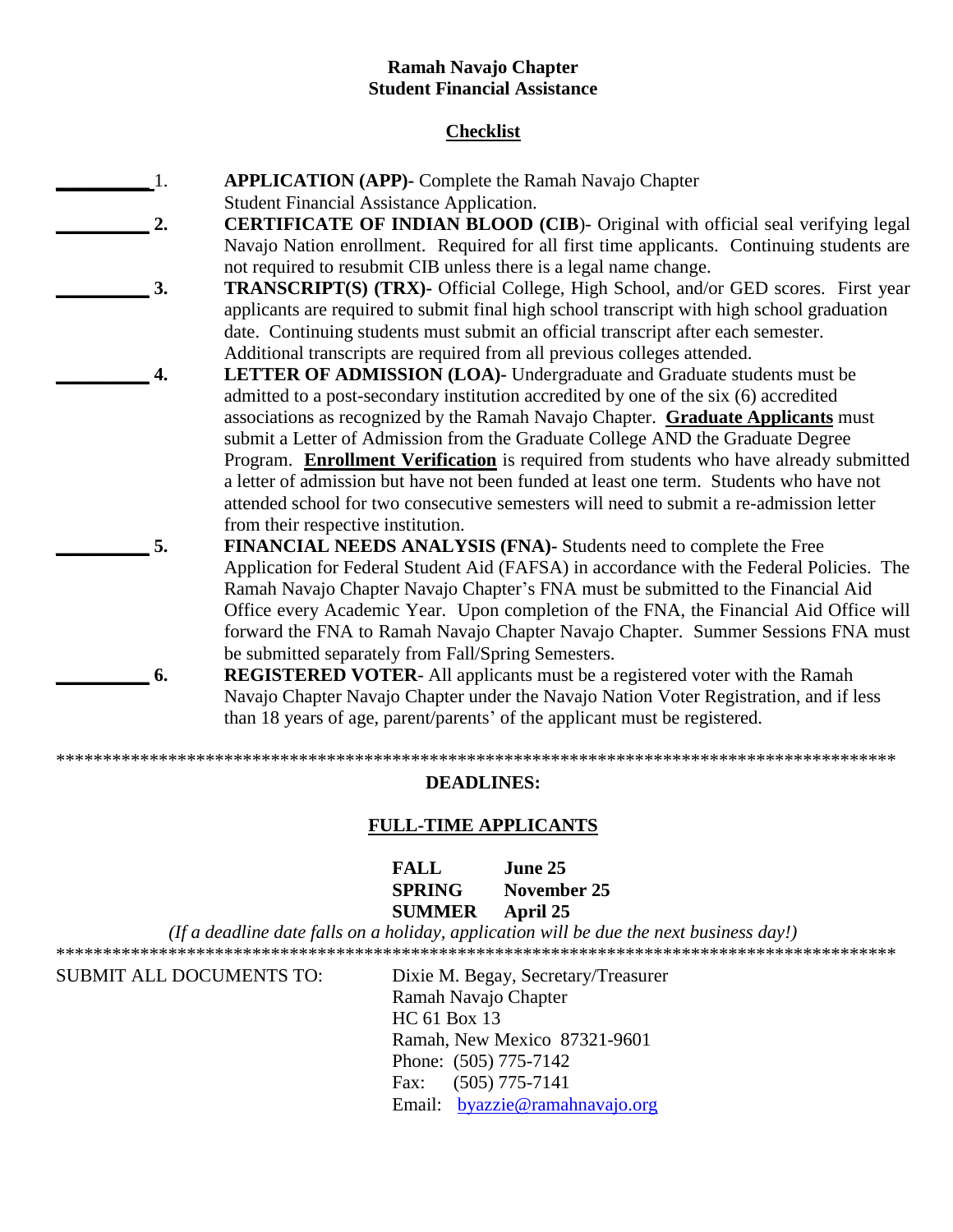|                                                                                                                                                                                                                                    |                                                               |                                                                                                                                                                                   |         | <b>APPLICATION</b> | <b>Ramah Navajo Chapter</b><br><b>FINANCIAL ASSISTANCE</b> | 20<br>20      | <b>Term Applying for (Choose One):</b><br>Spring Deadline, November 25<br>Fall Deadline, June 25<br><b>Summer ONLY, April 25</b><br>20 |             |                |  |
|------------------------------------------------------------------------------------------------------------------------------------------------------------------------------------------------------------------------------------|---------------------------------------------------------------|-----------------------------------------------------------------------------------------------------------------------------------------------------------------------------------|---------|--------------------|------------------------------------------------------------|---------------|----------------------------------------------------------------------------------------------------------------------------------------|-------------|----------------|--|
| <b>Submit Documents to:</b><br>Dixie M. Begay, Secretary/Treasurer<br>Ramah Navajo Chapter - Tribal Office<br>HC 61 Box 13<br>Ramah, New Mexico 87321-9601                                                                         |                                                               |                                                                                                                                                                                   |         |                    |                                                            | Fax:          | Phone: (505) 775-7132/7142<br>$(505)$ 775-7141<br>E-mail: byazzie@ramahnavajo.org                                                      |             |                |  |
| Date:                                                                                                                                                                                                                              |                                                               | (Middle Initial)<br>(Maiden Name)<br>(First)<br>Name:<br>(Last)                                                                                                                   |         |                    |                                                            |               |                                                                                                                                        |             |                |  |
| SSN:                                                                                                                                                                                                                               |                                                               | Are you a Veteran?<br>Yes No<br>Phone $No(s)$ :<br>Handicapped or Disabled? Yes___<br>Home:<br>N <sub>0</sub><br>Selective Services Registered? Yes<br>Message:<br>N <sub>0</sub> |         |                    |                                                            |               |                                                                                                                                        |             |                |  |
| Mailing Address: (If Mailing Address Changes, Please Contact Ramah Navajo Chapter Tribal Office immediately & provide your new Address)<br>State:<br>City:<br>Postal Zip:<br>E-Mail:                                               |                                                               |                                                                                                                                                                                   |         |                    |                                                            |               |                                                                                                                                        |             |                |  |
| Census No.:                                                                                                                                                                                                                        |                                                               | Date of Birth:                                                                                                                                                                    |         |                    | <b>Marital Status:</b>                                     |               | Gender:<br>Male                                                                                                                        | Female      |                |  |
|                                                                                                                                                                                                                                    | No. of Dependent $(s)$ :<br>Parent/Guardian Name and Address: |                                                                                                                                                                                   |         |                    |                                                            |               |                                                                                                                                        |             |                |  |
| High School Diploma or GED Received<br>High School or GED Center: (Name and Location)<br>Month & Year:                                                                                                                             |                                                               |                                                                                                                                                                                   |         |                    |                                                            |               |                                                                                                                                        |             |                |  |
| Type of High School you Graduated from:                                                                                                                                                                                            |                                                               |                                                                                                                                                                                   |         |                    |                                                            |               |                                                                                                                                        |             |                |  |
| College or University you will attend: (Name, City, State, Zip)<br>Term: (Circle One)<br>Semester<br>Trimester<br>Quarter                                                                                                          |                                                               |                                                                                                                                                                                   |         |                    |                                                            |               |                                                                                                                                        |             |                |  |
| Type of Degree you will earn while attending college: (Please Circle One)<br>Diploma or Associates: Bachelors: Masters:<br>Doctorate:<br>Certificate: AA<br>AS<br>AAS<br><b>BS</b><br><b>MS</b><br>MD<br>PhD JD<br>BA<br>MA<br>EdD |                                                               |                                                                                                                                                                                   |         |                    |                                                            |               |                                                                                                                                        |             |                |  |
| College Classification (Please Check One)<br>Freshman:                                                                                                                                                                             |                                                               | Sophomore:                                                                                                                                                                        | Junior: | Senior:            | Graduate:                                                  |               | Post-Graduate:                                                                                                                         |             |                |  |
| Undergraduate/Graduate: (REQUIRED INFORMATION)<br><b>Anticipated Graduation Date:</b><br>Major:<br>Month & Year:<br>Minor:                                                                                                         |                                                               |                                                                                                                                                                                   |         |                    |                                                            |               |                                                                                                                                        |             |                |  |
| <b>Graduates Only: (REQUIRED INFORMATION)</b><br><b>Anticipated Graduation Date:</b><br>Program or Department Accepted into:<br>Month & Year:                                                                                      |                                                               |                                                                                                                                                                                   |         |                    |                                                            |               |                                                                                                                                        |             |                |  |
| Have you received a Ramah Navajo Chapter Student   If yes, when and what Institution were you attending?<br>Financial Assistance before? Yes<br>No                                                                                 |                                                               |                                                                                                                                                                                   |         |                    |                                                            |               |                                                                                                                                        |             |                |  |
| <b>OFFICE USE ONLY</b>                                                                                                                                                                                                             |                                                               |                                                                                                                                                                                   |         |                    |                                                            |               |                                                                                                                                        |             |                |  |
| Date                                                                                                                                                                                                                               | <b>Status</b><br>Code                                         | <b>Fund</b><br>Code                                                                                                                                                               | Award   | Fall               | Winter                                                     | <b>Spring</b> | <b>School</b>                                                                                                                          | <b>Term</b> | <b>Initial</b> |  |
|                                                                                                                                                                                                                                    |                                                               |                                                                                                                                                                                   |         |                    |                                                            |               |                                                                                                                                        |             |                |  |
|                                                                                                                                                                                                                                    |                                                               |                                                                                                                                                                                   |         |                    |                                                            |               |                                                                                                                                        |             |                |  |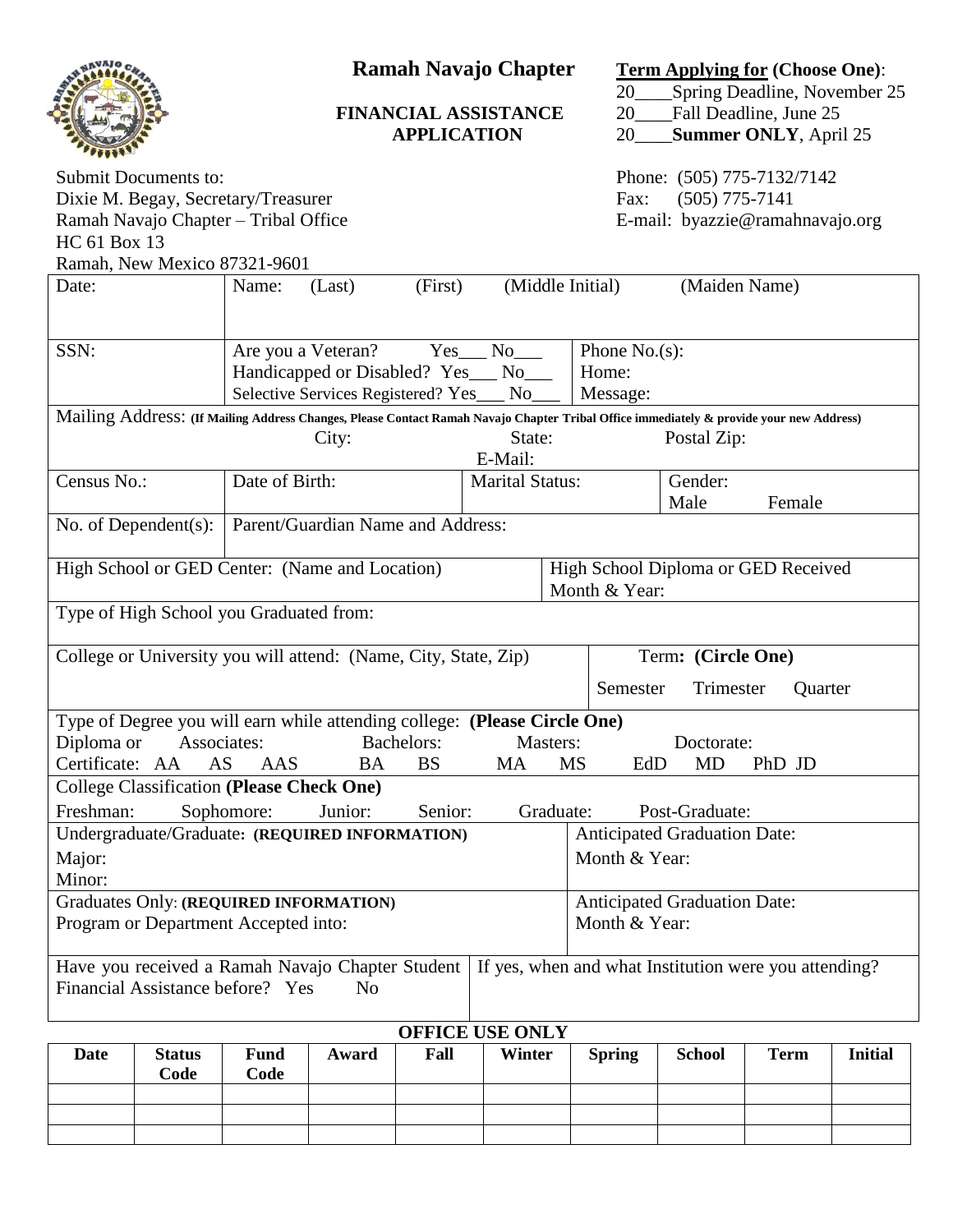# **RAMAH NAVAJO CHAPTER**

## **STUDENT FINANCIAL ASSISTANCE**

# **HC 61 Box 13 Ramah, New Mexico 87321-9601**

## **STUDENT CONSENT TO RELEASE INFORMATION**

RAMAH NAVAJO CHAPTER requires your written authorization to release your confidential information. This requirement is in compliance with the Privacy Act of 1974 (Public Law 93- 579) to protect and control the Federal Government collection and dissemination of personal information on individual citizens. The Act does not allow any person(s) to have access to an individual's information without consent in writing.

I authorize the Ramah Navajo Chapter Student Financial Assistance Committee Members to have access to my Ramah Navajo Chapter Student Financial Assistance folder to make inquiries on my behalf regarding my application status and eligibility.